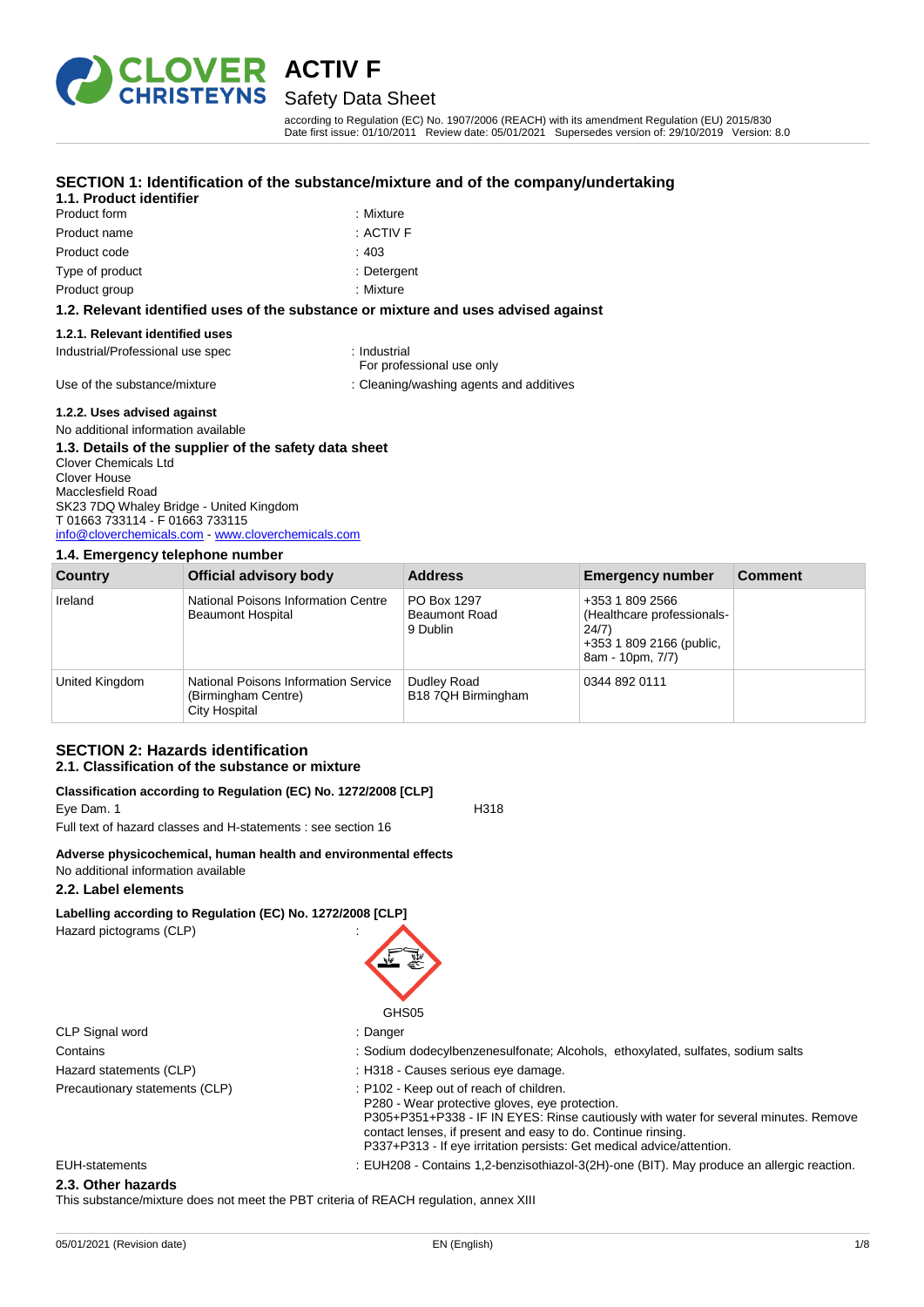## Safety Data Sheet

according to Regulation (EC) No. 1907/2006 (REACH) with its amendment Regulation (EU) 2015/830

This substance/mixture does not meet the vPvB criteria of REACH regulation, annex XIII

### **SECTION 3: Composition/information on ingredients**

## **3.1. Substances**

## Not applicable

### **3.2. Mixtures**

| <b>Name</b>                                   | <b>Product identifier</b>                                                                                | $\frac{9}{6}$ | <b>Classification according to</b><br><b>Regulation (EC) No.</b><br>1272/2008 [CLP]                                        |
|-----------------------------------------------|----------------------------------------------------------------------------------------------------------|---------------|----------------------------------------------------------------------------------------------------------------------------|
| Sodium dodecylbenzenesulfonate                | (CAS-no) 25155-30-0<br>(Einecs nr) 246-680-4<br>$(EG$ annex nr) /<br>(REACH-no) 01-2119565112-48         | $5 - 10$      | Acute Tox. 4 (Oral), H302<br>Skin Irrit. 2, H315<br>Eye Dam. 1, H318                                                       |
| Alcohols, ethoxylated, sulfates, sodium salts | (CAS-no) 68891-38-3<br>(Einecs nr) 500-234-8<br>(REACH-no) 01-2119488639-16                              | $1 - 3$       | Skin Irrit. 2, H315<br>Eye Dam. 1, H318<br>Aquatic Chronic 3, H412                                                         |
| 1,2-benzisothiazol-3(2H)-one (BIT)            | (CAS-no) 2634-33-5<br>(Einecs nr) 220-120-9<br>(EG annex nr) 613-088-00-6<br>(REACH-no) 01-2120761540-60 | < 0.1         | Acute Tox. 4 (Oral), H302<br>Skin Irrit. 2, H315<br>Eye Dam. 1, H318<br>Skin Sens. 1, H317<br>Aquatic Acute 1, H400 (M=10) |

#### **Specific concentration limits:**

| <b>Name</b>                                   | <b>Product identifier</b>                                                                                | <b>Specific concentration limits</b>                                         |
|-----------------------------------------------|----------------------------------------------------------------------------------------------------------|------------------------------------------------------------------------------|
| Alcohols, ethoxylated, sulfates, sodium salts | (CAS-no) 68891-38-3<br>(Einecs nr) 500-234-8<br>(REACH-no) 01-2119488639-16                              | $(5 \leq C < 10)$ Eye Irrit. 2, H319<br>$(10 \leq C < 100)$ Eye Dam. 1, H318 |
| 1,2-benzisothiazol-3(2H)-one (BIT)            | (CAS-no) 2634-33-5<br>(Einecs nr) 220-120-9<br>(EG annex nr) 613-088-00-6<br>(REACH-no) 01-2120761540-60 | $(0.05 \leq C < 100)$ Skin Sens. 1, H317                                     |
|                                               |                                                                                                          |                                                                              |

Full text of H-statements: see section 16

### **SECTION 4: First aid measures**

| 4.1. Description of first aid measures                                                                                 |                                                                                                                                                                          |  |
|------------------------------------------------------------------------------------------------------------------------|--------------------------------------------------------------------------------------------------------------------------------------------------------------------------|--|
| General advice                                                                                                         | : Never give anything by mouth to an unconscious person. If you feel unwell, seek medical<br>advice (show the label where possible).                                     |  |
| Skin contact                                                                                                           | : Remove affected clothing and wash all exposed skin area with mild soap and water,<br>followed by warm water rinse.                                                     |  |
| Eye contact                                                                                                            | : Rinse cautiously with water for several minutes. Remove contact lenses, if present and<br>easy to do. Continue rinsing. Immediately call a POISON CENTER/doctor.       |  |
| Ingestion                                                                                                              | : Rinse mouth. Do NOT induce vomiting. Obtain emergency medical attention.                                                                                               |  |
| 4.2. Most important symptoms and effects, both acute and delayed<br>Acute effects skin                                 | : mild skin irritation.                                                                                                                                                  |  |
| Acute effects eyes                                                                                                     | : Causes serious eye damage. Redness.                                                                                                                                    |  |
| 4.3. Indication of any immediate medical attention and special treatment needed<br>No additional information available |                                                                                                                                                                          |  |
| <b>SECTION 5: Firefighting measures</b><br>5.1. Extinguishing media<br>Suitable extinguishing media                    | : Water.                                                                                                                                                                 |  |
| 5.2. Special hazards arising from the substance or mixture                                                             |                                                                                                                                                                          |  |
| Hazardous decomposition products in case of fire                                                                       | : Toxic fumes may be released. Carbon dioxide. Carbon monoxide.                                                                                                          |  |
| 5.3. Advice for firefighters<br>Firefighting instructions                                                              | : Use water spray or fog for cooling exposed containers. Exercise caution when fighting any<br>chemical fire. Prevent fire fighting water from entering the environment. |  |
| Protection during firefighting                                                                                         | : Do not enter fire area without proper protective equipment, including respiratory protection.                                                                          |  |
|                                                                                                                        |                                                                                                                                                                          |  |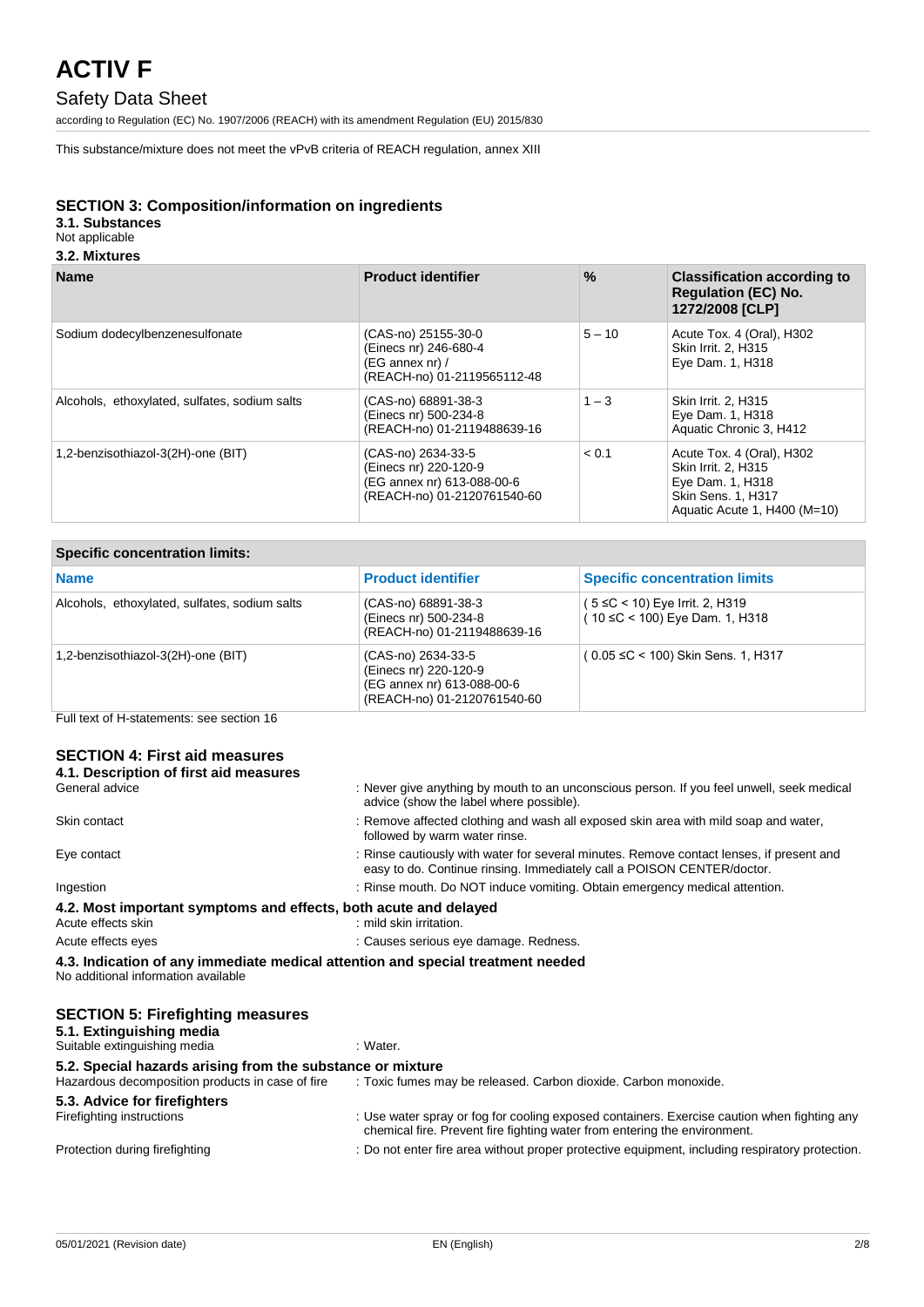## Safety Data Sheet

according to Regulation (EC) No. 1907/2006 (REACH) with its amendment Regulation (EU) 2015/830

| <b>SECTION 6: Accidental release measures</b><br>6.1. Personal precautions, protective equipment and emergency procedures                 |                                                                                                                                                                                                        |  |
|-------------------------------------------------------------------------------------------------------------------------------------------|--------------------------------------------------------------------------------------------------------------------------------------------------------------------------------------------------------|--|
| 6.1.1. For non-emergency personnel                                                                                                        |                                                                                                                                                                                                        |  |
| Emergency procedures                                                                                                                      | : Evacuate unnecessary personnel.                                                                                                                                                                      |  |
| 6.1.2. For emergency responders                                                                                                           |                                                                                                                                                                                                        |  |
| Protective equipment                                                                                                                      | : Equip cleanup crew with proper protection.                                                                                                                                                           |  |
| Emergency procedures                                                                                                                      | : Ventilate area.                                                                                                                                                                                      |  |
| 6.2. Environmental precautions<br>Prevent entry to sewers and public waters. Notify authorities if liquid enters sewers or public waters. |                                                                                                                                                                                                        |  |
| 6.3. Methods and material for containment and cleaning up<br>Methods for cleaning up                                                      | : Soak up spills with inert solids, such as clay or diatomaceous earth as soon as possible.<br>Collect spillage. Store away from other materials.                                                      |  |
| 6.4. Reference to other sections<br>See Heading 8. Exposure controls and personal protection.                                             |                                                                                                                                                                                                        |  |
| <b>SECTION 7: Handling and storage</b><br>7.1. Precautions for safe handling                                                              |                                                                                                                                                                                                        |  |
| Precautions for safe handling                                                                                                             | : Wash hands and other exposed areas with mild soap and water before eating, drinking or<br>smoking and when leaving work. Provide good ventilation in process area to prevent<br>formation of vapour. |  |
| Hygiene measures                                                                                                                          | : Wash hands, forearms and face thoroughly after handling.                                                                                                                                             |  |
| 7.2. Conditions for safe storage, including any incompatibilities                                                                         |                                                                                                                                                                                                        |  |
| Storage conditions                                                                                                                        | : Keep container tightly closed.                                                                                                                                                                       |  |

Packaging materials **in the case of the case of the case of the case of the case of the case of the case of the case of the case of the case of the case of the case of the case of the case of the case of the case of the ca** 

### **7.3. Specific end use(s)**

No additional information available

## **SECTION 8: Exposure controls/personal protection**

## **8.1. Control parameters**

#### **8.1.1 National occupational exposure and biological limit values**

No additional information available

#### **8.1.2. Recommended monitoring procedures**

No additional information available

#### **8.1.3. Air contaminants formed**

No additional information available

### **8.1.4. DNEL and PNEC**

No additional information available

#### **8.1.5. Control banding**

No additional information available

#### **8.2. Exposure controls**

#### **8.2.1. Appropriate engineering controls**

No additional information available

#### **8.2.2. Personal protection equipment**

**Personal protective equipment:**

Avoid all unnecessary exposure.

**Personal protective equipment symbol(s):**



#### **8.2.2.1. Eye and face protection**

#### **Eye protection:**

Chemical goggles or safety glasses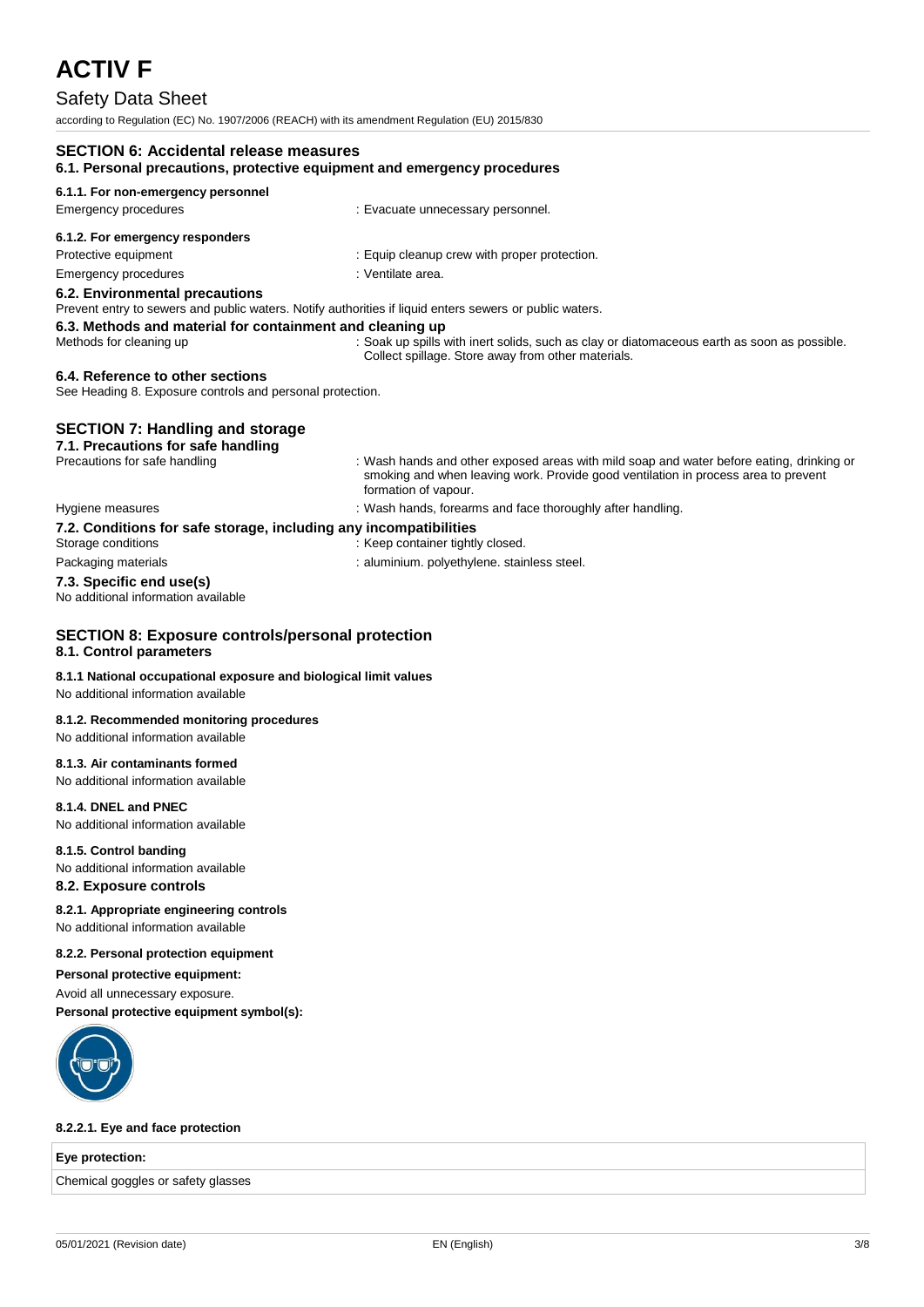## Safety Data Sheet

according to Regulation (EC) No. 1907/2006 (REACH) with its amendment Regulation (EU) 2015/830

#### **8.2.2.2. Skin protection**

#### **Hand protection:**

Wear protective gloves.

#### **8.2.2.3. Respiratory protection**

No additional information available

#### **8.2.2.4. Thermal hazards**

No additional information available

#### **8.2.3. Environmental exposure controls**

**Other information:**

Do not eat, drink or smoke during use.

#### **SECTION 9: Physical and chemical properties 9.1. Information on basic physical and chemical properties**

| Physical state                                                | : Liquid                    |
|---------------------------------------------------------------|-----------------------------|
| Physical state/form                                           | : Liquid.                   |
| Colour                                                        | : orange.                   |
| Odour                                                         | : odourless.                |
| Odour threshold                                               | : No data available         |
| рH                                                            | $: 9 - 9.5$                 |
| Relative evaporation rate (butylacetate=1)                    | : No data available         |
| Melting point/range                                           | : 0 °C                      |
| Freezing point                                                | : No data available         |
| Boiling point/Boiling range                                   | : 100 $^{\circ}$ C          |
| Flash point                                                   | : No data available         |
| Autoignition temperature                                      | : No data available         |
| Decomposition temperature                                     | : No data available         |
| Flammability (solid, gas)                                     | : Non flammable.            |
| Vapour pressure                                               | : No data available         |
| Relative vapour density at 20 °C                              | : No data available         |
| Relative density                                              | : 1.022                     |
| Solubility                                                    | : Soluble in water.         |
| Log Pow                                                       | : No data available         |
| Viscosity, kinematic                                          | : No data available         |
| Viscosity, dynamic                                            | : 450 cP at 20 $^{\circ}$ C |
| <b>Explosive properties</b>                                   | : No data available         |
| Oxidising properties                                          | : No data available         |
| <b>Explosive limits</b>                                       | : No data available         |
| 9.2. Other information<br>No additional information available |                             |

## **SECTION 10: Stability and reactivity**

**10.1. Reactivity** No additional information available **10.2. Chemical stability** Stable under normal conditions. **10.3. Possibility of hazardous reactions** No dangerous reactions known under normal conditions of use. **10.4. Conditions to avoid** No additional information available **10.5. Incompatible materials** No additional information available **10.6. Hazardous decomposition products** fume. Carbon monoxide. Carbon dioxide.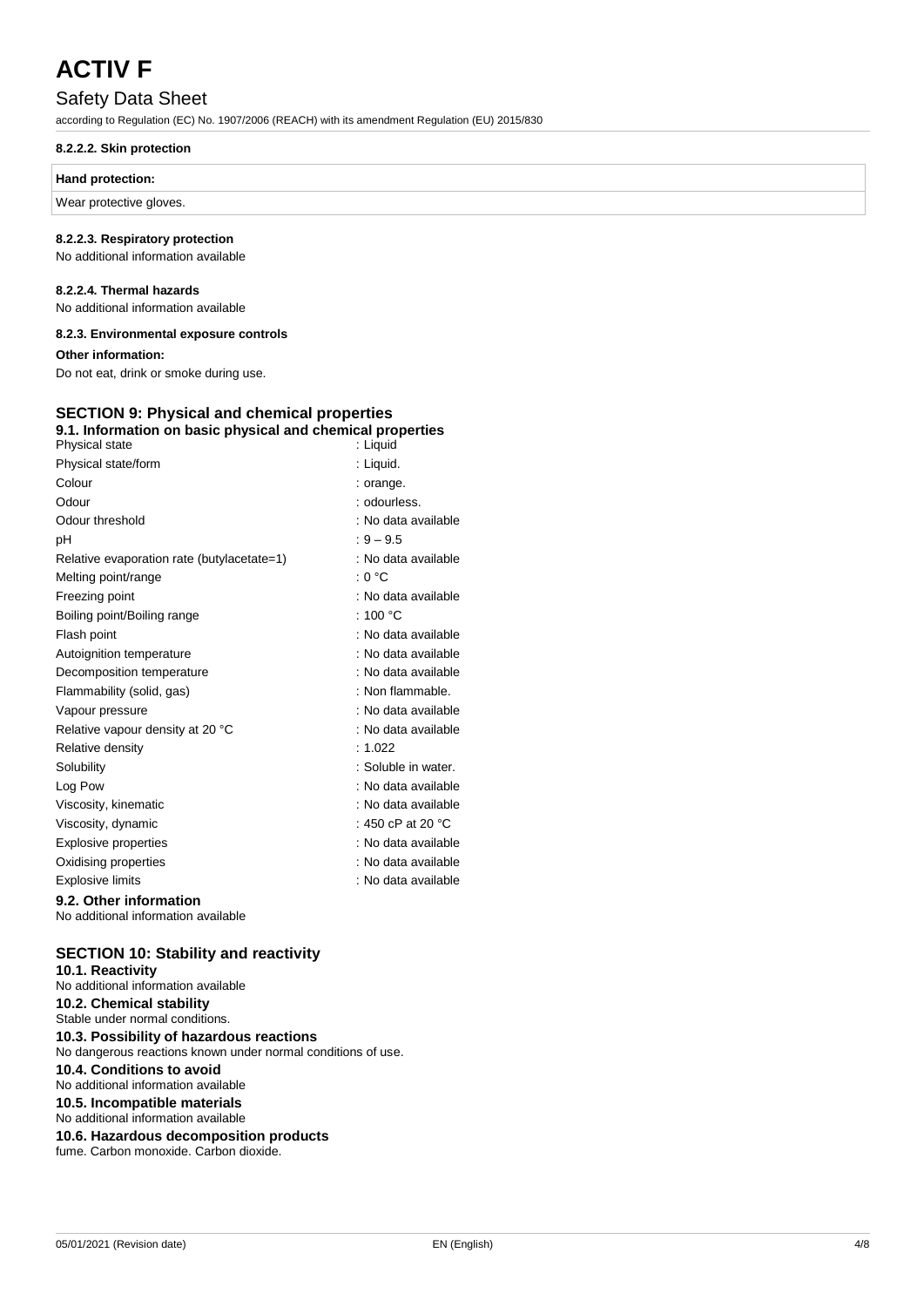## Safety Data Sheet

according to Regulation (EC) No. 1907/2006 (REACH) with its amendment Regulation (EU) 2015/830

| <b>SECTION 11: Toxicological information</b><br>11.1 Information on toxicological effects |                  |  |  |
|-------------------------------------------------------------------------------------------|------------------|--|--|
| Acute toxicity (oral)                                                                     | : Not classified |  |  |
| Acute toxicity (dermal)                                                                   | : Not classified |  |  |
| Acute toxicity (inhalation)                                                               | : Not classified |  |  |

| Alcohols, ethoxylated, sulfates, sodium salts (68891-38-3) |                         |  |
|------------------------------------------------------------|-------------------------|--|
| LD50 oral rat                                              | $> 4100$ mg/kg OCDE 401 |  |
| LD50 dermal rat                                            | 2000 mg/kg OCDE 402     |  |

| 1,2-benzisothiazol-3(2H)-one (BIT) (2634-33-5)              |                                                                    |  |
|-------------------------------------------------------------|--------------------------------------------------------------------|--|
| LD50 oral                                                   | 490 mg/kg bodyweight                                               |  |
| LD50 dermal rat                                             | 2000 mg/kg bodyweight                                              |  |
| Skin corrosion/irritation                                   | : Not classified                                                   |  |
|                                                             | pH: 9 - 9.5                                                        |  |
| Additional information                                      | : Based on available data, the classification criteria are not met |  |
| Serious eye damage/irritation                               | : Causes serious eye damage.                                       |  |
|                                                             | $pH: 9 - 9.5$                                                      |  |
| Respiratory or skin sensitisation                           | : Not classified                                                   |  |
| Additional information                                      | : Based on available data, the classification criteria are not met |  |
| Germ cell mutagenicity                                      | : Not classified                                                   |  |
| Additional information                                      | : Based on available data, the classification criteria are not met |  |
| Carcinogenicity                                             | : Not classified                                                   |  |
| Additional information                                      | : Based on available data, the classification criteria are not met |  |
| Reproductive toxicity                                       | : Not classified                                                   |  |
| Additional information                                      | : Based on available data, the classification criteria are not met |  |
| STOT-single exposure                                        | : Not classified                                                   |  |
| Additional information                                      | : Based on available data, the classification criteria are not met |  |
| STOT-repeated exposure                                      | : Not classified                                                   |  |
| Additional information                                      | : Based on available data, the classification criteria are not met |  |
| Aspiration hazard                                           | : Not classified                                                   |  |
| Additional information                                      | : Based on available data, the classification criteria are not met |  |
| Potential adverse human health effects and<br>symptoms      | : Based on available data, the classification criteria are not met |  |
| <b>SECTION 12: Ecological information</b><br>12.1. Toxicity |                                                                    |  |

| <b>IL.I. IVAIVILY</b><br>Hazardous to the aquatic environment, short-term<br>(acute) | : Not classified |
|--------------------------------------------------------------------------------------|------------------|
| Hazardous to the aquatic environment, long-term<br>(chronic)                         | : Not classified |

| Alcohols, ethoxylated, sulfates, sodium salts (68891-38-3) |                                                                               |  |
|------------------------------------------------------------|-------------------------------------------------------------------------------|--|
| LC50 - Fish [1]                                            | 7.1 mg/l OECD 203                                                             |  |
| EC50 - Crustacea [1]                                       | 7.4 mg/l OECD 202 Daphnia sp. Acute Immobilization Test and Reproduction Test |  |
| EC50 72h - Algae [1]                                       | 27.7 mg/l                                                                     |  |
| ErC50 algae                                                | 27.7 mg/l OECD 201 Alga, Growth Inhibition Test                               |  |
| NOEC chronic algae                                         | 0.95 mg/l OECD 201 Alga, Growth Inhibition Test                               |  |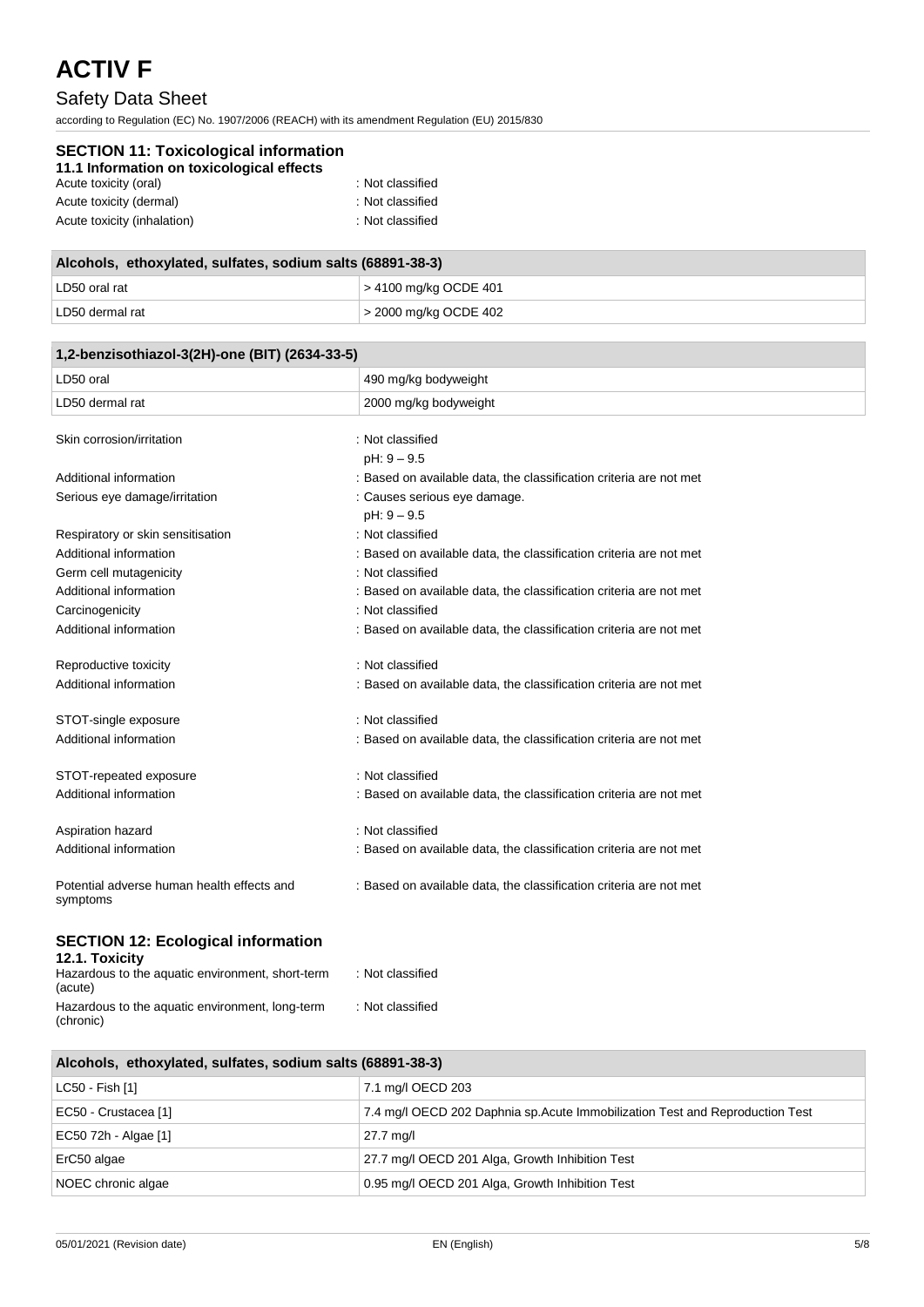## Safety Data Sheet

according to Regulation (EC) No. 1907/2006 (REACH) with its amendment Regulation (EU) 2015/830

| 1,2-benzisothiazol-3(2H)-one (BIT) (2634-33-5)                                                                                                                                                                                                                           |                                                                                                                        |                                                                                                                                                                                                                                                                                       |  |
|--------------------------------------------------------------------------------------------------------------------------------------------------------------------------------------------------------------------------------------------------------------------------|------------------------------------------------------------------------------------------------------------------------|---------------------------------------------------------------------------------------------------------------------------------------------------------------------------------------------------------------------------------------------------------------------------------------|--|
| LC50 - Fish [1]                                                                                                                                                                                                                                                          | $1.3 \text{ mg/l}$                                                                                                     |                                                                                                                                                                                                                                                                                       |  |
| EC50 - Crustacea [1]                                                                                                                                                                                                                                                     | 2.94 mg/l                                                                                                              |                                                                                                                                                                                                                                                                                       |  |
| ErC50 algae                                                                                                                                                                                                                                                              | $0.084$ mg/l                                                                                                           |                                                                                                                                                                                                                                                                                       |  |
| NOEC chronic fish                                                                                                                                                                                                                                                        | $0.74$ mg/l                                                                                                            |                                                                                                                                                                                                                                                                                       |  |
| NOEC chronic crustacea                                                                                                                                                                                                                                                   | $0.7$ mg/l                                                                                                             |                                                                                                                                                                                                                                                                                       |  |
| NOEC chronic algae                                                                                                                                                                                                                                                       | $0.043$ mg/l                                                                                                           |                                                                                                                                                                                                                                                                                       |  |
| 12.2. Persistence and degradability                                                                                                                                                                                                                                      |                                                                                                                        |                                                                                                                                                                                                                                                                                       |  |
| <b>ACTIV F</b>                                                                                                                                                                                                                                                           |                                                                                                                        |                                                                                                                                                                                                                                                                                       |  |
| Persistence and degradability                                                                                                                                                                                                                                            | to support this assertion are held at the disposal of the competent authorities of the<br>of a detergent manufacturer. | Biodegradable. The surfactant(s) contained in this preparation complies(comply) with the<br>biodegradability criteria as laid down in Regulation (EC) No. 648/2004 on detergents. Data<br>Member States and will be made available to them, at their direct request or at the request |  |
| Alcohols, ethoxylated, sulfates, sodium salts (68891-38-3)                                                                                                                                                                                                               |                                                                                                                        |                                                                                                                                                                                                                                                                                       |  |
| Persistence and degradability                                                                                                                                                                                                                                            | Biodegradable.                                                                                                         |                                                                                                                                                                                                                                                                                       |  |
| 12.3. Bioaccumulative potential                                                                                                                                                                                                                                          |                                                                                                                        |                                                                                                                                                                                                                                                                                       |  |
| <b>ACTIV F</b>                                                                                                                                                                                                                                                           |                                                                                                                        |                                                                                                                                                                                                                                                                                       |  |
| Bioaccumulative potential                                                                                                                                                                                                                                                | No bioaccumulation.                                                                                                    |                                                                                                                                                                                                                                                                                       |  |
| 12.4. Mobility in soil<br>No additional information available<br>12.5. Results of PBT and vPvB assessment<br><b>ACTIV F</b>                                                                                                                                              |                                                                                                                        |                                                                                                                                                                                                                                                                                       |  |
| This substance/mixture does not meet the PBT criteria of REACH regulation, annex XIII                                                                                                                                                                                    |                                                                                                                        |                                                                                                                                                                                                                                                                                       |  |
| This substance/mixture does not meet the vPvB criteria of REACH regulation, annex XIII                                                                                                                                                                                   |                                                                                                                        |                                                                                                                                                                                                                                                                                       |  |
|                                                                                                                                                                                                                                                                          |                                                                                                                        |                                                                                                                                                                                                                                                                                       |  |
| <b>Component</b>                                                                                                                                                                                                                                                         |                                                                                                                        |                                                                                                                                                                                                                                                                                       |  |
| Alcohols, ethoxylated, sulfates, sodium salts (68891-<br>$38-3)$                                                                                                                                                                                                         |                                                                                                                        | This substance/mixture does not meet the PBT criteria of REACH regulation, annex XIII<br>This substance/mixture does not meet the vPvB criteria of REACH regulation, annex XIII                                                                                                       |  |
| 12.6. Other adverse effects<br>Additional information                                                                                                                                                                                                                    | : Avoid release to the environment.                                                                                    |                                                                                                                                                                                                                                                                                       |  |
| <b>SECTION 13: Disposal considerations</b><br>13.1. Waste treatment methods<br>Product/Packaging disposal recommendations<br>: Dispose in a safe manner in accordance with local/national regulations.<br>Waste / unused products<br>: Avoid release to the environment. |                                                                                                                        |                                                                                                                                                                                                                                                                                       |  |
| <b>SECTION 14: Transport information</b><br>In accordance with ADR / IMDG / IATA                                                                                                                                                                                         |                                                                                                                        |                                                                                                                                                                                                                                                                                       |  |
| <b>ADR</b>                                                                                                                                                                                                                                                               | <b>IMDG</b>                                                                                                            | <b>IATA</b>                                                                                                                                                                                                                                                                           |  |
| 14.1. UN number                                                                                                                                                                                                                                                          |                                                                                                                        |                                                                                                                                                                                                                                                                                       |  |
| Not regulated                                                                                                                                                                                                                                                            | Not regulated<br>Not regulated                                                                                         |                                                                                                                                                                                                                                                                                       |  |
| 14.2. UN proper shipping name                                                                                                                                                                                                                                            |                                                                                                                        |                                                                                                                                                                                                                                                                                       |  |
| Not regulated                                                                                                                                                                                                                                                            | Not regulated                                                                                                          | Not regulated                                                                                                                                                                                                                                                                         |  |
| 14.3. Transport hazard class(es)                                                                                                                                                                                                                                         |                                                                                                                        |                                                                                                                                                                                                                                                                                       |  |
| Not regulated                                                                                                                                                                                                                                                            | Not regulated                                                                                                          | Not regulated                                                                                                                                                                                                                                                                         |  |
|                                                                                                                                                                                                                                                                          |                                                                                                                        |                                                                                                                                                                                                                                                                                       |  |
| 14.4. Packing group                                                                                                                                                                                                                                                      |                                                                                                                        |                                                                                                                                                                                                                                                                                       |  |
| Not regulated                                                                                                                                                                                                                                                            | Not regulated                                                                                                          | Not regulated                                                                                                                                                                                                                                                                         |  |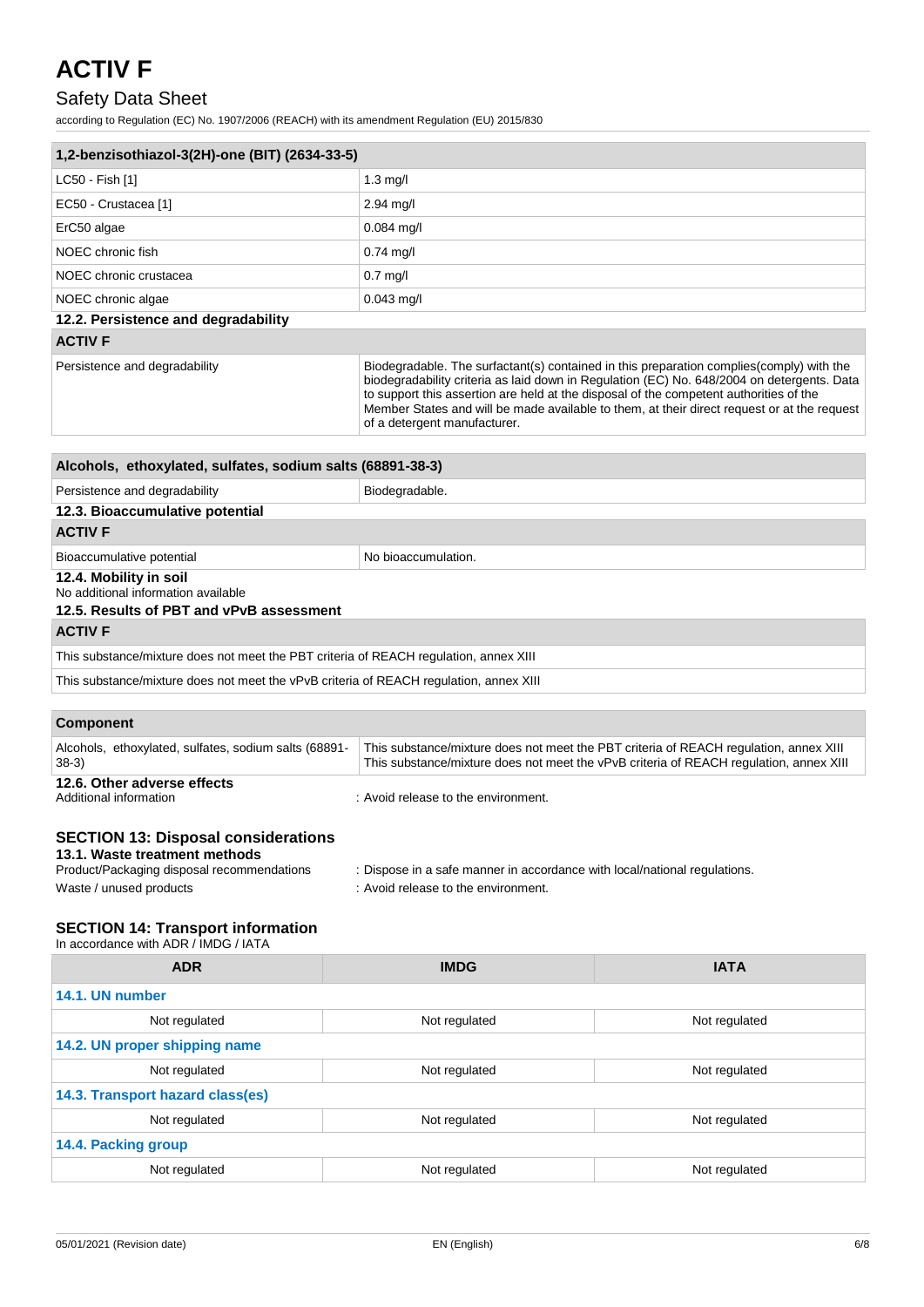## Safety Data Sheet

according to Regulation (EC) No. 1907/2006 (REACH) with its amendment Regulation (EU) 2015/830

| 14.5. Environmental hazards            |               |               |  |
|----------------------------------------|---------------|---------------|--|
| Not regulated                          | Not regulated | Not regulated |  |
| No supplementary information available |               |               |  |
| 14.6. Special precautions for user     |               |               |  |
| <b>Overland transport</b>              |               |               |  |
| Not rogulated                          |               |               |  |

Not regulated

**Transport by sea**

Not regulated

**Air transport**

Not regulated

#### **14.7. Transport in bulk according to Annex II of Marpol and the IBC Code** Not applicable

## **SECTION 15: Regulatory information**

#### **15.1. Safety, health and environmental regulations/legislation specific for the substance or mixture**

#### **15.1.1. EU-Regulations**

Contains no REACH substances with Annex XVII restrictions

Contains no substance on the REACH candidate list

Contains no REACH Annex XIV substances

Contains no substance subject to Regulation (EU) No 649/2012 of the European Parliament and of the Council of 4 July 2012 concerning the export and import of hazardous chemicals.

Contains no substance subject to Regulation (EU) No 2019/1021 of the European Parliament and of the Council of 20 June 2019 on persistent organic pollutants

| Detergent Regulation (648/2004/EC): Labelling of contents: |               |
|------------------------------------------------------------|---------------|
| <b>Component</b>                                           | $\frac{9}{6}$ |
| anionic surfactants                                        | 5-15%         |
| amphoteric surfactants                                     | $< 5\%$       |
| <b>BENZISOTHIAZOLINONE</b>                                 |               |

#### **15.1.2. National regulations**

No additional information available

#### **15.2. Chemical safety assessment**

No chemical safety assessment has been carried out

#### **SECTION 16: Other information**

| Data sources      | : REGULATION (EC) No 1272/2008 OF THE EUROPEAN PARLIAMENT AND OF THE COUNCIL of 16<br>December 2008 on classification, labelling and packaging of substances and mixtures, amending and<br>repealing Directives 67/548/EEC and 1999/45/EC, and amending Regulation (EC) No 1907/2006. |
|-------------------|---------------------------------------------------------------------------------------------------------------------------------------------------------------------------------------------------------------------------------------------------------------------------------------|
| Other information | None.                                                                                                                                                                                                                                                                                 |

| Acute Tox. 4 (Oral) | Acute toxicity (oral), Category 4                                 |  |
|---------------------|-------------------------------------------------------------------|--|
| Aquatic Acute 1     | Hazardous to the aquatic environment - Acute Hazard, Category 1   |  |
| Aquatic Chronic 3   | Hazardous to the aquatic environment — Chronic Hazard, Category 3 |  |
| Eye Dam. 1          | Serious eye damage/eye irritation, Category 1                     |  |
| Eye Irrit. 2        | Serious eye damage/eye irritation, Category 2                     |  |
| Skin Irrit, 2       | Skin corrosion/irritation, Category 2                             |  |
| Skin Sens. 1        | Skin sensitisation, Category 1                                    |  |
| H302                | Harmful if swallowed.                                             |  |
| H315                | Causes skin irritation.                                           |  |
| H317                | May cause an allergic skin reaction.                              |  |
| H318                | Causes serious eye damage.                                        |  |
| H319                | Causes serious eye irritation.                                    |  |
|                     |                                                                   |  |